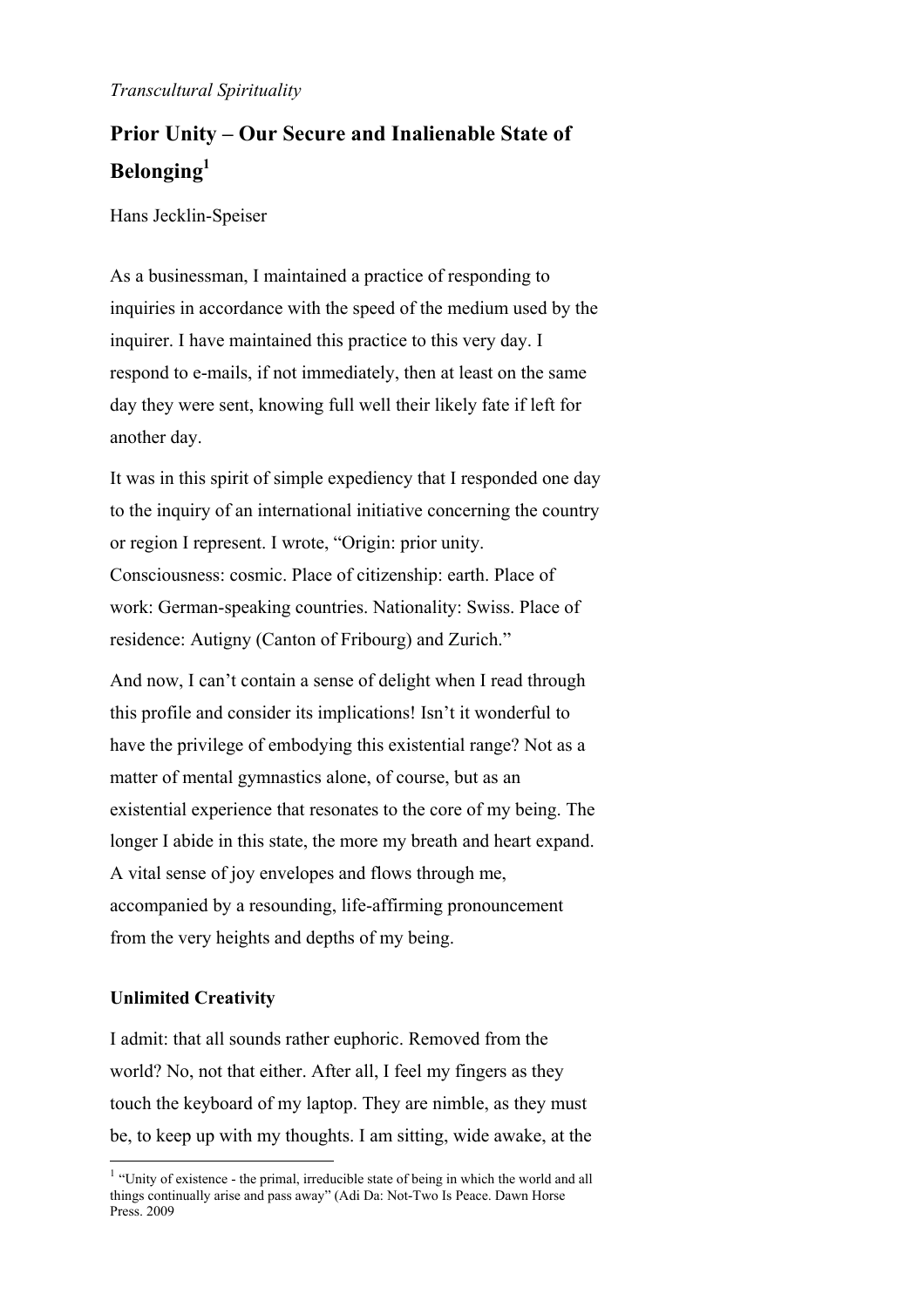old octagonal table in my studio bedroom in Autigny. Sunlight suffuses the room. My feet, too, are positioned firmly on the floor. And above me, there is the familiar painted ceiling with its cavorting angels that dates back to the  $17<sup>th</sup>$  century.

But now to the point! And first off, the matter of *origin*. If we, in keeping with the assumptions of the quantum cosmologists, cast our view back in time and attempt to explain the origin of the expanding universe, we find that a certain monolithic event must have taken place – around 15 billion years ago and somewhere out beyond the cosmic background noise that is impenetrable for our strongest telescopes – that was ultimately the basis for our existence, a primal explosion, if you will, of highly concentrated energy. Resembling a seed, this not only carried all of the potentiality manifested in the universe, it was also the basis of an extraordinary force of expansion that is still active today. The universe's unlimited creative energy is also one aspect of this, for instance, as a driving force of evolution, magnificently expressed on this planet in increasingly differentiated material and animate forms, and the continual unfolding of human consciousness via self-reflection. The various perspectives on the origin of the universe and humanity that are available to us today would have been unthinkable just a few decades ago. One thing these perspectives reveal is the capacity of all individuals to conceive of themselves as an expression of the original unity and, what is more, to directly experience themselves as an aspect of the allencompassing unity that fills us and that we are.

#### **Mystical Experiences**

Do we owe this to the fact that many of the fundamental scientific discoveries made in recent decades actually correspond to ancient spiritual teachings? Or do we owe it to the many, ever growing number of people who, ever since the 1960s, have rediscovered and again set out upon the traditional paths to the mystical experience of unity that were charted long ago by the various cultures of world? Or is it the effect of cosmic rays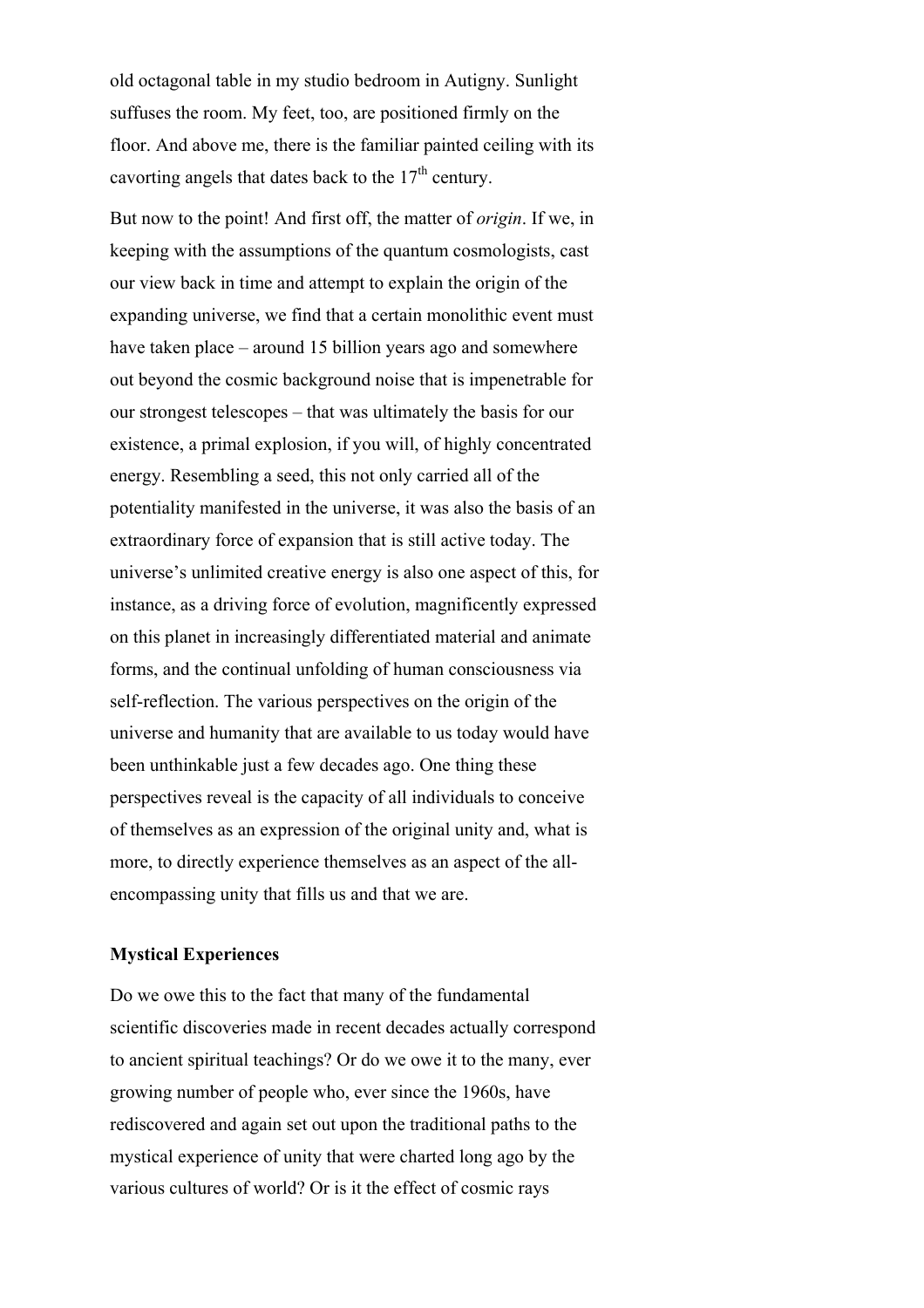emanating from the solar system? Indeed, it looks as if the transitions from the dual world to the inner experience of pure being have become more open or less contingent. How much easier it is today to guide persons to their experience of unity or to allow them to again experience how often they have already been across or close to the threshold! How they – in the first moments of arriving at the mountain summit (or another goal of their yearning) – lost themselves unconditionally in the immediacy of the experience.

Almost all of us have experienced such mystical moments – experiences of pure joy from which we then quickly "liberated" ourselves by attributing them to external circumstances, and then kept them at a distance by immediately turning our attention to the desire for the reproduction of the same or other circumstances promising even greater happiness. And yet, when we simply accept the nature of these experiences as a manifestation of our innermost being and cultivate them as such, we will experience an authentic, secure and inalienable state of belonging.

#### **Everything and Nothing – the Unity**

Karl Rahner not only wrote that the believer of tomorrow will be a mystic – »one who has experienced« – but also that it is the responsibility of today's spiritual guides to convey these experiences in an effective manner. The *democratization of enlightenment* is an expression that I like to use to recover this experience from its lofty and therefore inaccessible pedestal. It's not that I'm lacking in terms of respect and devotion, it's that all of us who concern ourselves with this subject know that a refined impulse often suffices today to scatter the notion of needing to overcome something. What remains is unity, prior unity, unlimited and timeless, all-encompassing, beyond birth and death. We may initially encounter unity as an essential *I*, as an all-encompassing *you* or as an externally diversified *it* that then ultimately leads us into an infinite *everything* and *nothing*.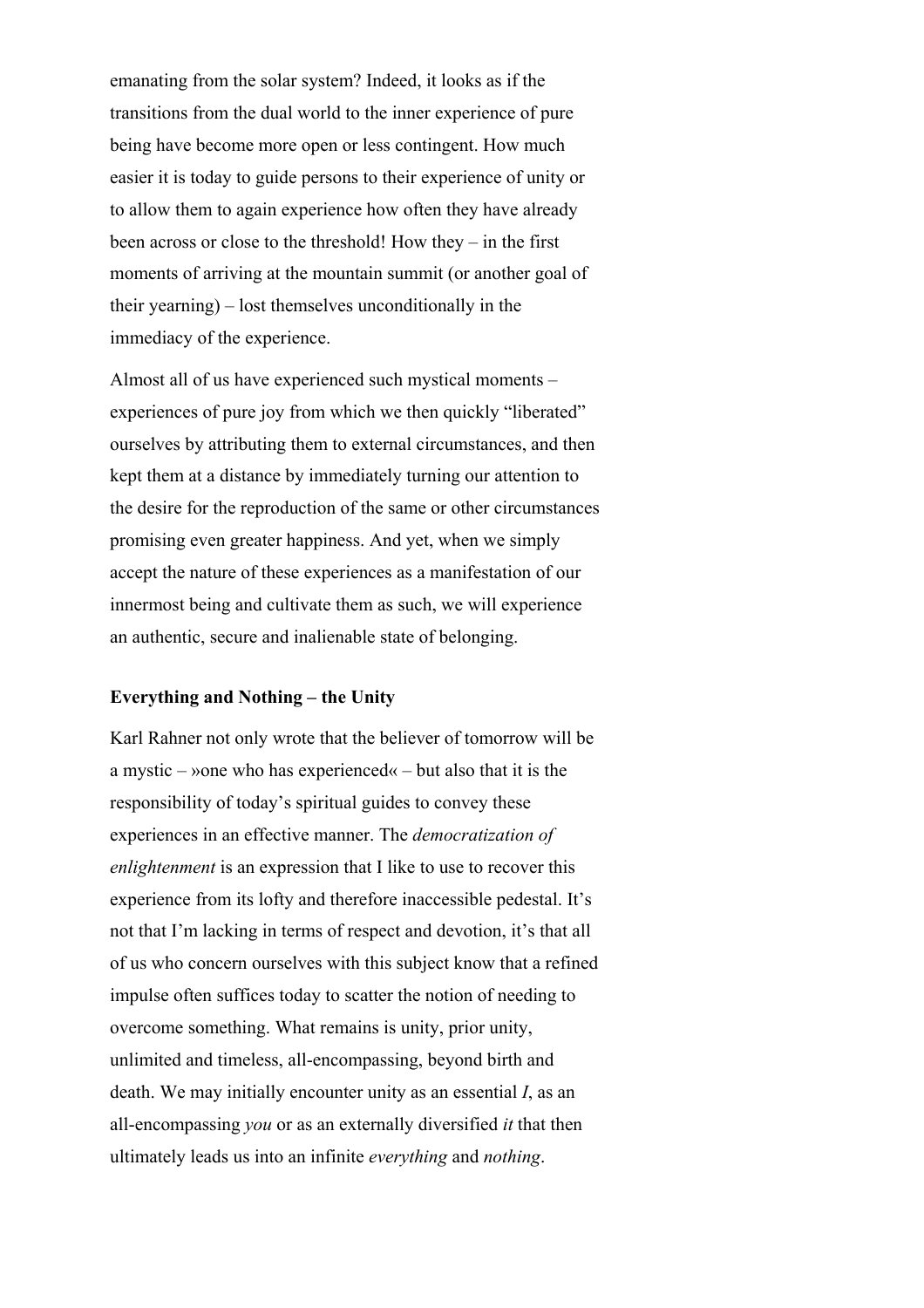This broad accessibility, i.e. for every man and woman who is sincerely interested, is something new. Up until a half a century ago, common human consciousness was not differentiated enough to perceive or even comprehend this more subtle dimension. This meant that it was the chosen few, the visionaries and the prophets, who maintained the link to the divine on behalf of the faithful and who were revered and heeded as the conveyors of spiritual truths.

## **Evolution**

The material vibrational states from which reproductive life arose in the course of billions of years must have been impenetrable for a differentiated consciousness. During yet another period of millions of years, the existence of plants and animals was primarily focused on increasingly complex, vegetative survival functions before individual consciousness emerged in higher mammals, a development that then accelerated in a relatively short amount of time in the case of homo sapiens who progressed from hunter gatherers to globally linked internauts, equipped with the rapidly growing powers of imagination of a boundlessly expanding universe – a universe perhaps continuously arising anew from a black hole, as one of possibly an infinite number of parallel universes.

The gain in the spatial extent of consciousness is one thing. What appears to me to be even more important, however, is the capacity to look far into the past as a means of arriving at a new understanding of the present. If we again narrow our view to our home planet, it is with trepidation that we perceive the present collective and individual entanglements on the part of humanity in external phenomena. We can feel what this means for individuals as parts of their ethnicities and nations. That which presents itself to us now is essentially a snapshot of the sum of all past states in the history of evolution: a continuously regenerating present.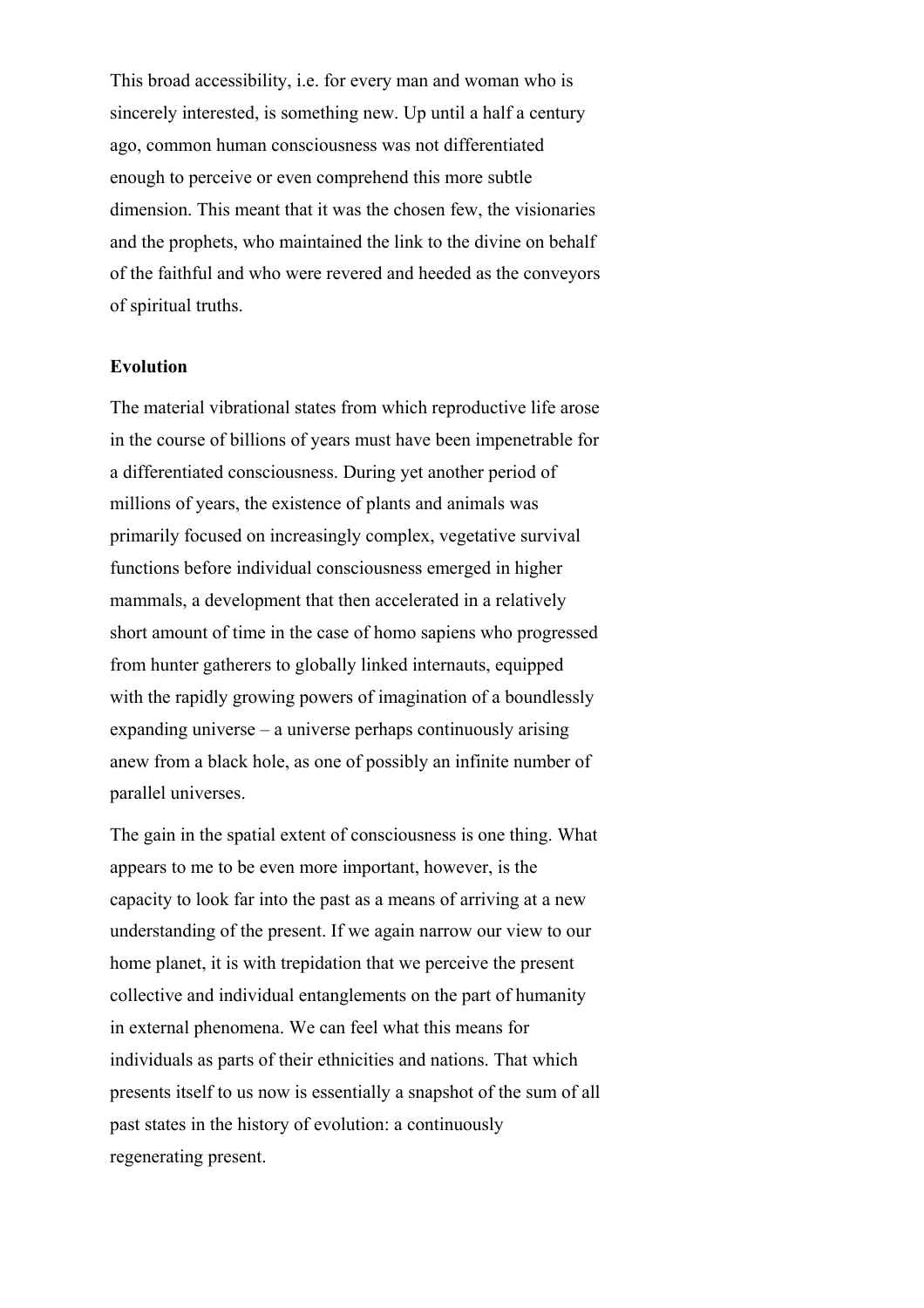## **Beauty and Terror**

This leads us to a number of radical questions: In addition to affirming the beauty of this wonderful world, do we have the capacity to perceive and accept all of the imperfections visible at the moment, all of the aberrations of human action and the suffering they generate, as a part of the living present? As consequences of a consciousness that, in evolutionary terms, reflects a "not-yet-awakened" knowledge of the unity? Do we have the capacity to honor both the beauty and the terror of this all-embracing view and to take it close to our wide open hearts? Including all of the glaring deprivation, but also in an awareness of the more comprehensive miracle of evolution that emerges through all instances of resistance and relapse? Could we at least allow our personal participation and entanglement to melt in the wonder and in the love that surrounds us – into the unity which has forever been our true nature and which we now have an opportunity to live? What if an awakening humanity were now in a position to create peace on and with this planet precisely in this manner?

"Consciousness: cosmic," I wrote in my original profile. Rather conceited, you may have thought, and thereby shared the response of my wife. But where, in what dimension, were we just now? Let's take another step back. Let's broaden our view together, beyond our view of ourselves, our cultural heritage and even of the human condition until we perceive the expanse of the universe around us. We see in front of us the beautiful planet earth as it turns on its axis while revolving around the sun, an entire system within a larger system of millions of galaxies that is spiraling outwards into the universe. Cosmic consciousness?!

This more comprehensive view of our planet allows us to visualize how humanity gradually spread out across the globe from its primal origins in East Africa – or, according to the latest findings, even from Asia. We can imagine how the various traits of body and character developed as a response to the various geographical and climatological conditions, and how, ensconced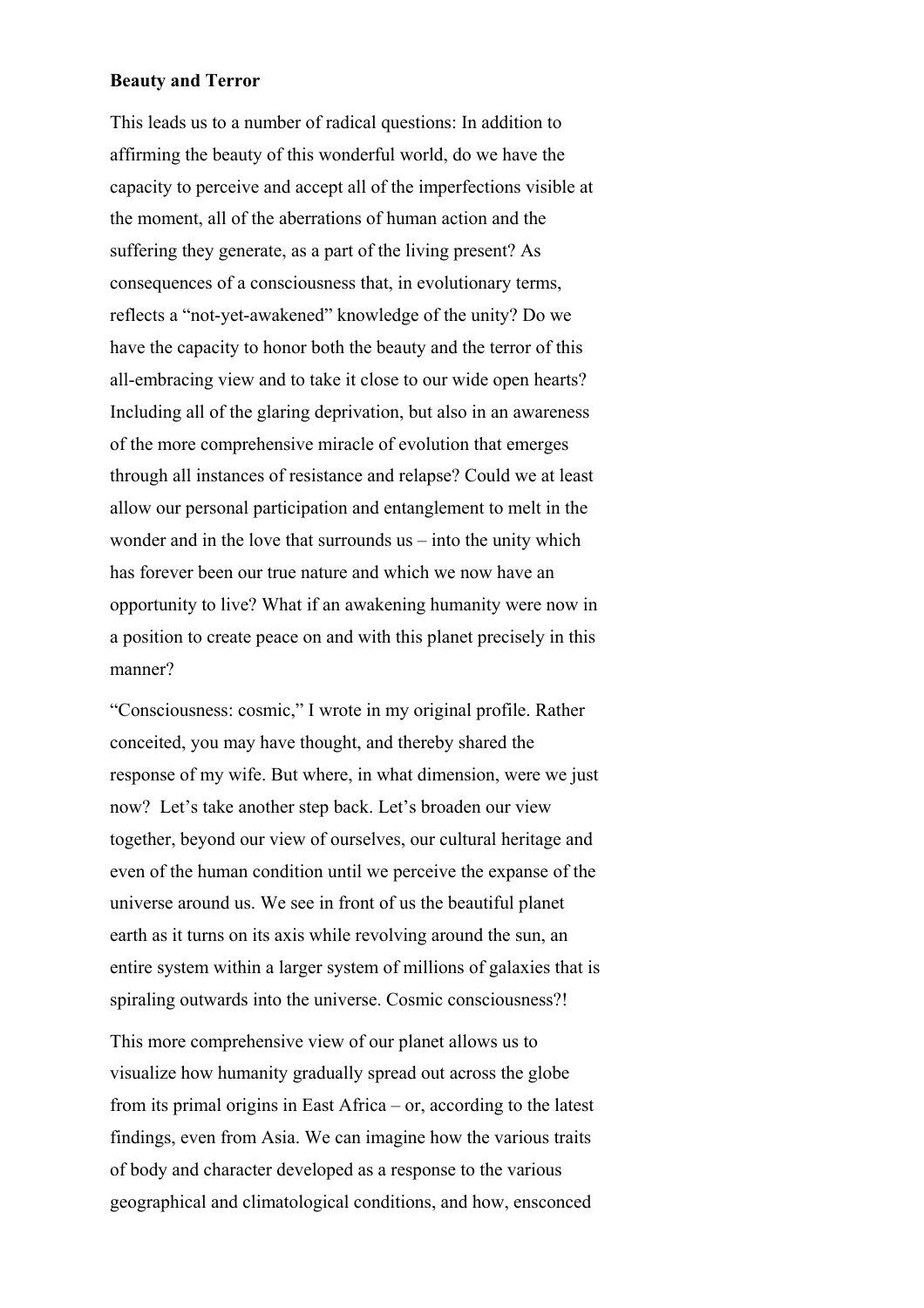in different environments, the various languages, cultures and religions of the world developed. Fears of the inexorable forces of nature and the wrath of the gods are reflected in the rules that emerged to secure the cohesion of community life and, ultimately, the survival of the group. The fear of banishment from the community and the total exposure to the life-threatening dangers of the world that it meant is still at work in society today in the form of most people's fear of being different.

# **Exploitation and Colonialism**

The involvement of humanity in bitter conflicts over territory is as relevant today as it ever was. With the start of what is referred to historically as the modern era, pronounced forms of cognitive and constructive intelligence began to develop more quickly on the continent of Europe than in other parts of the world. New and rediscovered transport routes facilitated trade. The joining of human ingenuity to a new entrepreneurial spirit led to a technological superiority and spurred industrial production. The world's resources – the biosphere, raw materials, animals, plants and human labor – were used by one part of humanity to expand its wealth without any regard for the welfare of the rest of humanity. This is how the supremacy of the West arose within just a few centuries, a supremacy that is ultimately not sustainable.

Should it really come as a surprise to us that those whose development came later now demand – sometimes with an overt willingness to resort to violence – forms of compensation and a level playing field? The demands for restitution are known. While it is first a matter of respect for distinct cultures, the material aspects follow rapidly, including the relinquishment of a hegemonic exercise of power, the fair distribution of resources as assets belonging equally to all of humanity, compensation for wealth acquired at the cost of others and equality of opportunity for those who are in a position of having to catch up.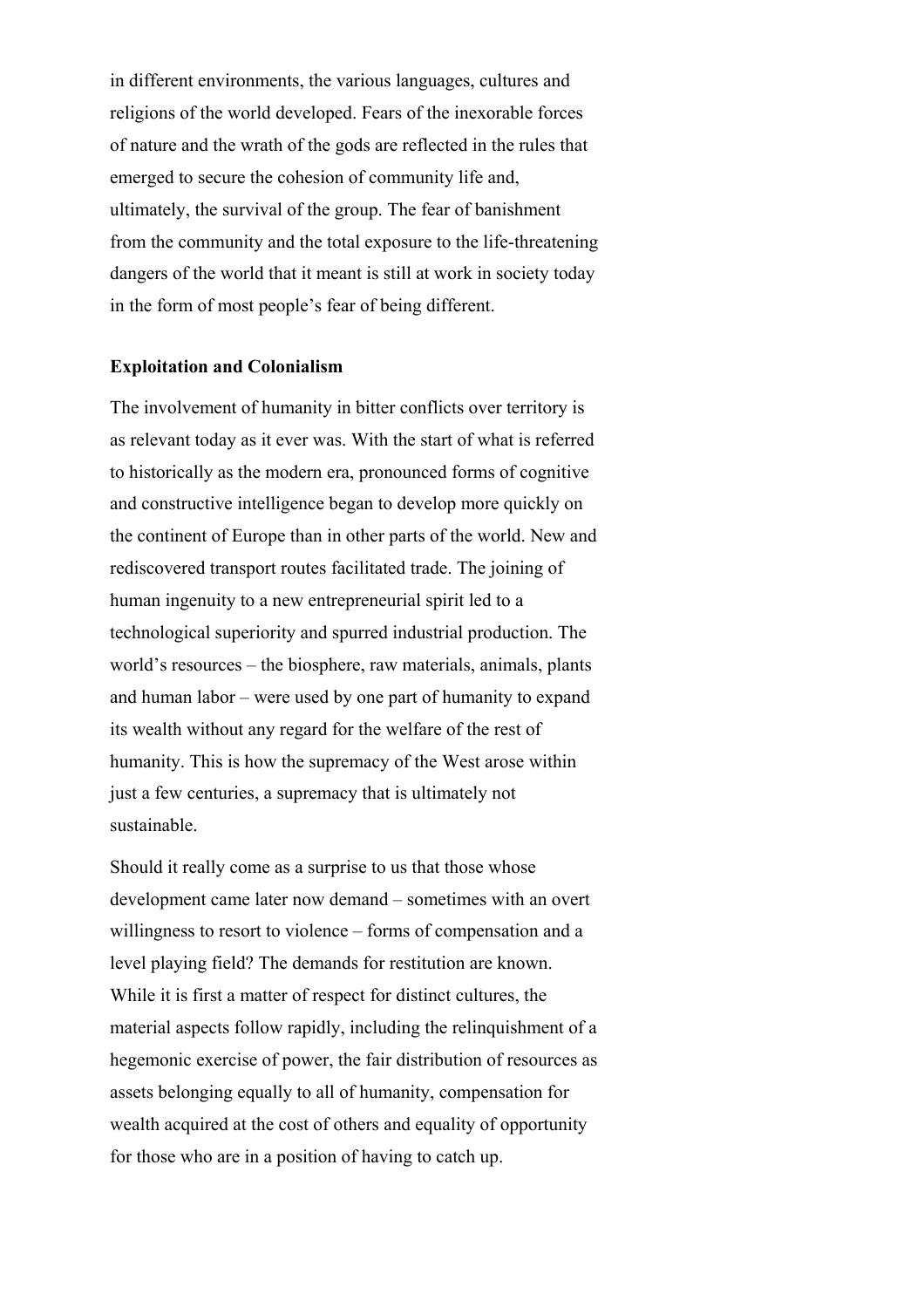While the planet no longer offers options in the form of vast unexplored and uninhabited expanses of land, the potential wrapped up in human ingenuity offers ample grounds for hope. There can be little doubt that this ingenuity will give future generations opportunities that go well beyond what we can currently imagine. However, in order to ensure that this ingenuity leads to an enhanced quality of life in harmony with the earth, it will be necessary to consider the possible side effects of progress with a far greater degree of care and vigilance than was demonstrated by earlier generations. It will be no less important to ensure that the products or the fruits of ingenuity are not used to establish new classes of privileged and underprivileged people. Perhaps we need to learn that the fruits of human ingenuity are spin-offs of the development of human consciousness and, as such, belong to all of humanity?

## **The Threshold**

In order to see and grasp all of this from an empathic and compassionate heart, I am required to venture out of global consciousness and into the cosmic realm. It is only from this more comprehensive perspective, detached from specific national, ethnic and personal sensibilities, that we humans can take an unwavering look at the complex current state of our planet. Only then will the knots that were created under the spell of delusion show all compassionate hearts the way to their release and redemption. The separate cultures, ethnicities, religions and nationalities are nothing more than manifestations of the unity of which their exponents are not yet aware. I think that humanity is standing on the threshold to comprehending the way to peace. From the awareness of the prior unity of all phenomena, many people already have awakened to a capacity to transform matter, living organisms and emotions. Just how and when this capacity will be expanded by the cooperation of those who have gone ahead into a collective opening of the heart – of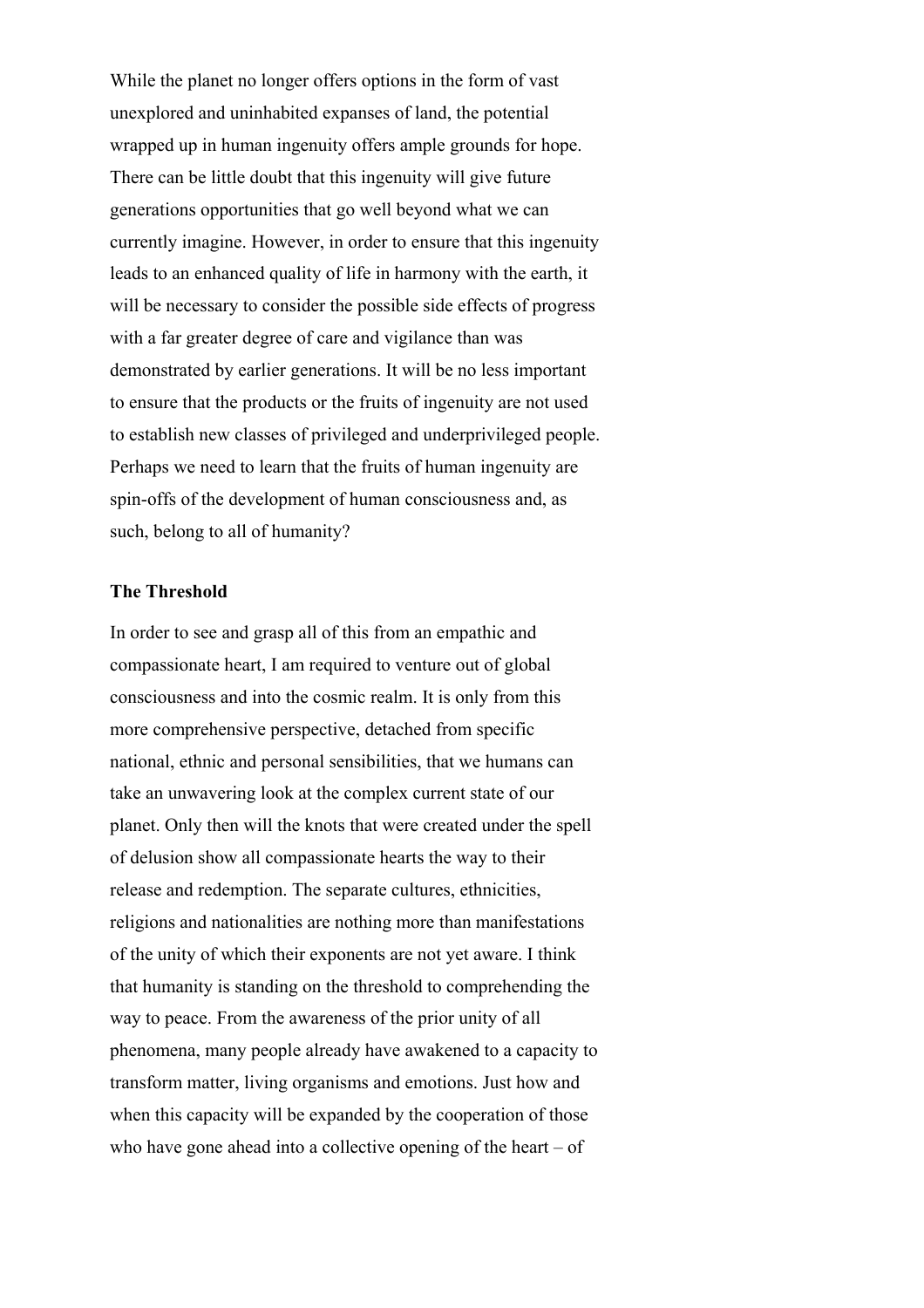"humanity as a whole" - is a question that is currently on the threshold to discovering its answer.

As a co-responsible world citizen who is integrated in the global situation, I would like to apply the uniqueness of my talents and abilities in everyday life. Many of us have come to understand our roles in this global community and have begun to live this role to the best of our understanding and ability. The many positive facets of a globally active and networked civil society, as well as the astounding number of people who have embraced spiritual and esoteric paths as a means of discovering meaning, offer hope. However, the consciousness-changing power of these people, as individuals and members of groups and institutions, would magnify many times if they were to regard themselves as aspects of this continuously emerging unity – unified in the common purpose of living on and with this earth in peace and harmony.

#### **The Transformative Power of a Unified Humanity**

Consider the gain in energy, for instance, when the one group of activists no longer perceive themselves as competing with other groups, instead recognizing that all are actually taking a different approach to a common goal. Or when those more connected to the earth no longer derive their sense of worth from a contempt for those who strive for transformation via intellectual or spiritual means – and vice versa – and when religious leaders begin to orient their teachings to the spiritual emergence of people instead of denigrating esotericism, which you would think they would embrace as their own domain. The transformative power of a humanity that is unified to this degree can scarcely be imagined. While the energy is actually already present, the form and manner of its societal application remain to be discovered. The exercise of caution is warranted, especially in light of the many historical instances of the abuse of the masses, as well as the examples of such that are continuously brought to our attention in the present.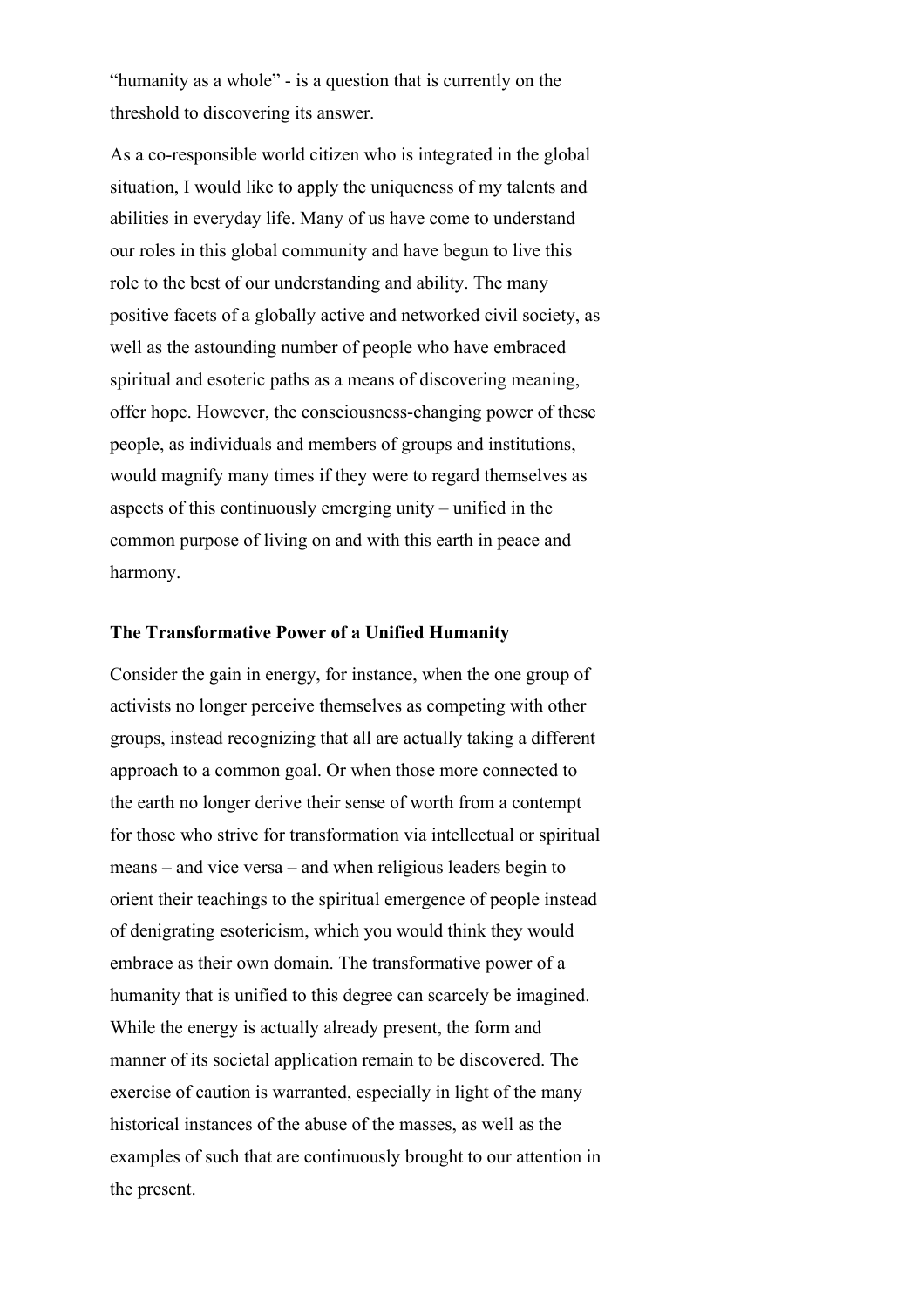Many sense that it is a matter of a mass awakening to a new collective identity, a joining of forces among autonomous and empowered citizens of the world for the benefit of the whole.

On the way there, it will be necessary to give up our romantic yearning for a community that provides us with a kind of nest warmth. The expectation that we will be loved by others unconditionally for our own sake leads to a fatal, overburdening demand on our actual partners, groups and societies and, ultimately, on ourselves. These sorts of expectations and projections have an addictive appeal. Whether it is warmth, success, prestige, power or admiration that we desire, it is always a matter of a substitute for the authentic, secure and inalienable participation in the (prior) unity of our innermost nature.

## **Fear of Failure**

During a critical phase of my entrepreneurial life, I came to the sudden realization that what I most feared about the possibility of business failure, a possibility that can never be ruled out, was not the loss of my material possessions, but the loss of esteem in the eyes of others. I know how this dynamic can also drive managers who are accustomed to success to fire employees or to sacrifice immaterial qualities as a safeguard against having to disappoint the expectations of shareholders and financial experts for ever rising profits. This same dependence recently led otherwise intelligent bankers to lose sight of the risks they were taking, with the result that the world was brought to the brink of financial collapse. Even Obama was not free of this dependence when he promised in his inaugural address to consider the use of arms in the interest of protecting the American way of life. We can gain a sense for the archaic force at work here when we reflect on the tendency of intelligent people to prefer death and destruction over admitting their failure to succeed. Addiction to success and fear of failure are only two facets of the selfdeceptive game for the imagined love of others.